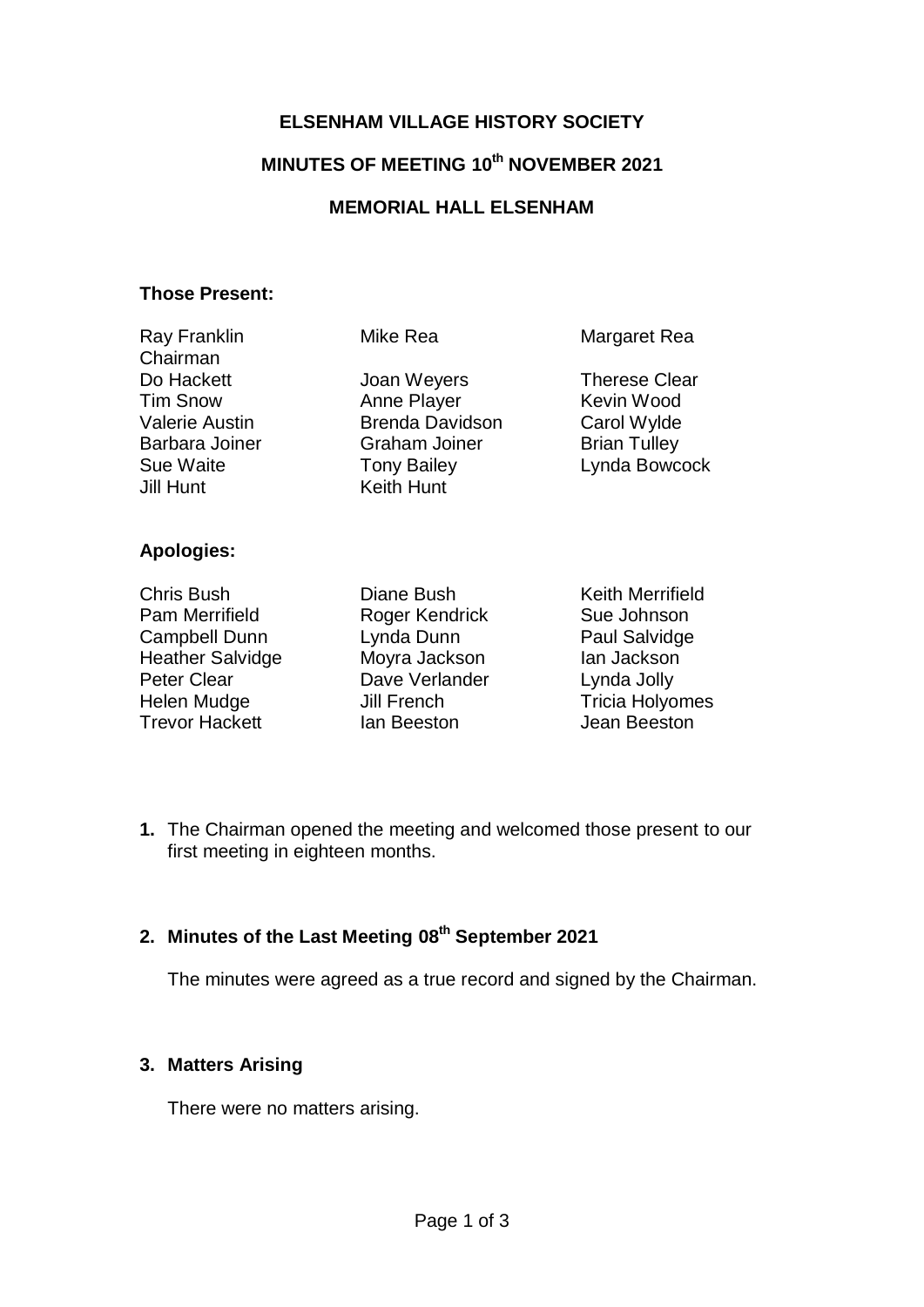#### **5. Speaker**, **Ray Franklin**

Our booked speaker was unable to join us so at rather short notice our Chairman, Ray Franklin, prepared a pictorial presentation of Bishop's Stortford old and not quite new.

Dating from around the turn of the  $20<sup>th</sup>$  century to almost present day, the selection of photographs sparked a lively debate amongst the audience and much additional detail was gleaned to add to Ray's notes.

The last few photographs were of unknown locations and the help of the audience was requested to help identify where they might have been taken. After more discussion it was concluded that these last few photographs were actually taken in and around Stansted Mountfitchet.

It was a most enjoyable presentation and out thanks go to Ray for stepping into the breach.

## **6. Open Forum and Any Other Business**

## **6.1 St Mary's Christmas Tree Festival**

Heather Salvidge has offered to decorate the tree but would appreciate some assistance, so are there any volunteers who would be willing to help? The theme has been chosen and suitable decorations planned.

Brenda Davidson and Joan Weyers volunteered to assist Heather and their offer was quickly accepted and arrangements made to meet.

## **6.2 Archaeological Investigation**

Jean Woolvin rang us to say that archaeologists had been digging behind the cricket field in advance of the Henham Road development. A little digging around (pun intended) has revealed a number of similar investigations associated with the extension to Isobel Drive and the new development by the motorway to the north of Stansted Road. Word of mouth suggests unfortunately that nothing of particular significance had come to light. We will now be trying to find copies of the various reports for our records the first port of call being Uttlesford Planning.

## **6.3 Covid Diaries**

Ray Franklin reported that a package of material has been placed with Saffron Walden Museum relating to life in Elsenham during lockdown.